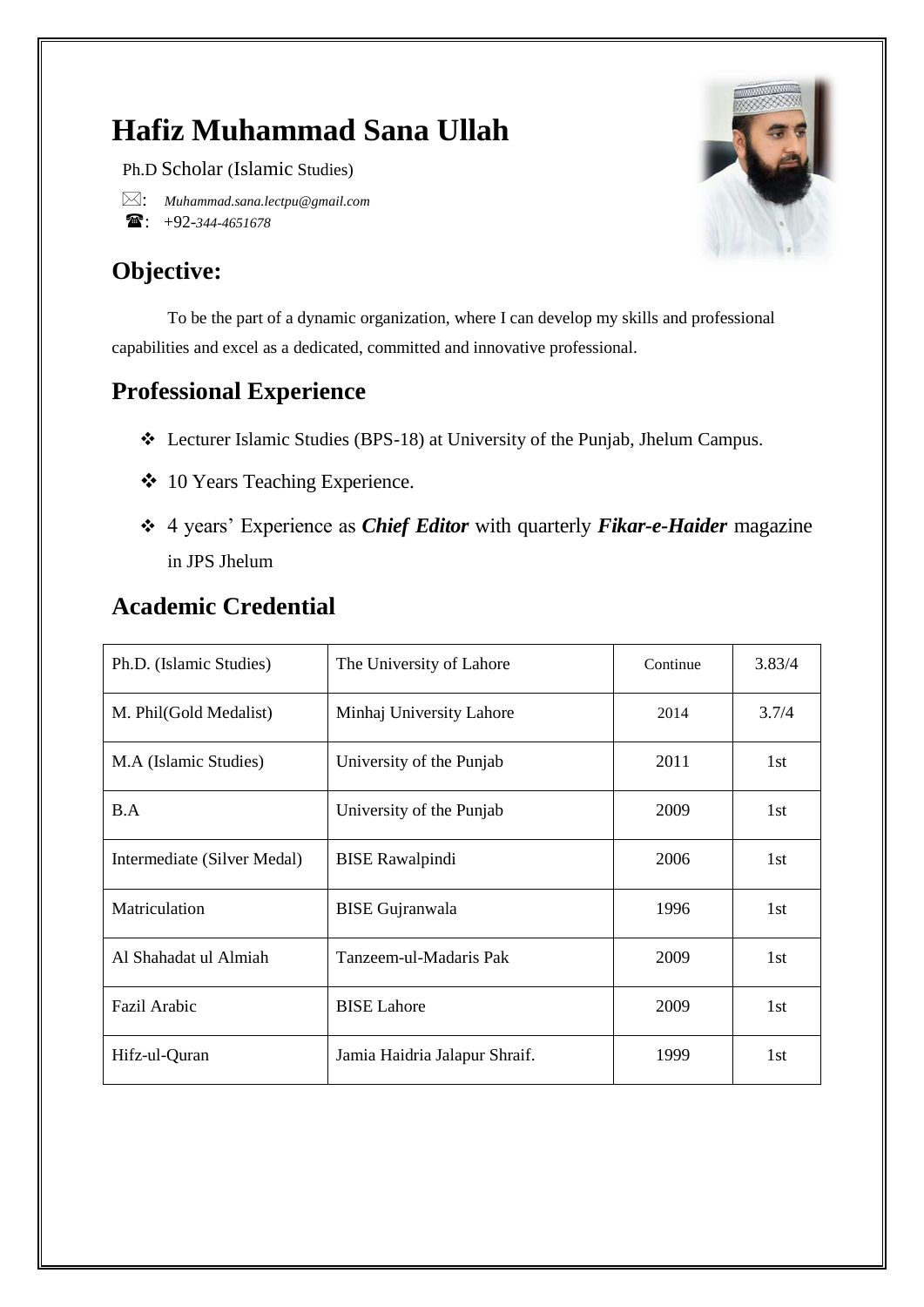## **Technical Skills and Proficiency**

- $\div$  Windows 7, 8
- MS Word
- Inpage Urdu
- Internet and Email
- ❖ Social Networking

#### **Member of:**

- *Chairman Na'at and Qira't Society*.
- Member Debating Society
- Member of Literary Society

## **Interpersonal skills:**

- Excellent Debater and Speaker
- Adaptability
- Flexibility
- Communication Skills
- Team Lead and Team Member

#### **Languages:**

- English
- Urdu
- Arabic
- Punjabi
- Persian